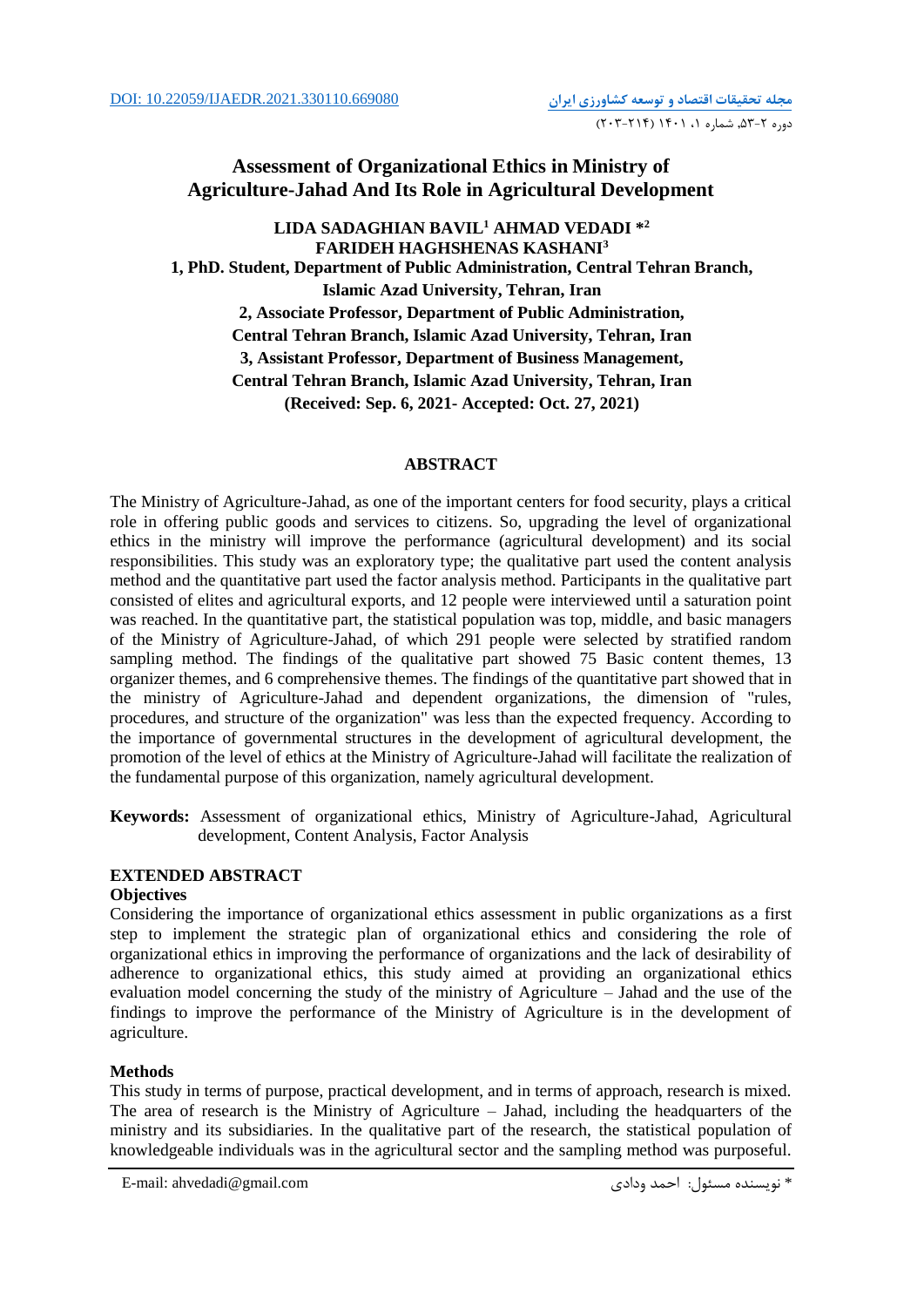The interviews with experts in this research continued until the data collection process was saturated with a total number of 10 people. In the quantitative section, the statistical community included directors of the Ministry of Agriculture – Jahad. The data collection method in the qualitative and quantitative part was the field method. The data collection tool in the qualitative part was semi-structured interviews and the quantitative part was a questionnaire. The preparation step and the coding stages include descriptive coding, interpretation coding, and relational coding, and finally the presentation of the analytical model and validation of core steps in the qualitative part of this study. The main methods used in the quantitative part of this study were descriptive statistics and inferential statistics consisting of factor analysis, Kolmogorov Smirnov test, the Bartlett test, and the KMO indicator, measuring the total variance extracted. It was used to fit the entire model from the GOF criterion.

### **Results**

According to library studies, literature reviews, models, and literature, 51 descriptive codes were extracted and the deep-structured interview protocol was formulated. Furthermore, the total number of interviews conducted and library studies were extracted from 154 cases (contents). To summarize the contents of the content, 75 basic concepts were obtained. In the interpretive coding stage, the original codes or themes were organized in the form of 13 organizing themes. In the relational coding stage, the organizer themes were grouped into 6 encompassing themes. Finally, the conceptual model of organizational ethics evaluation was designed in the ministry of Agriculture – Jahad.

According to the modified  $R<sup>2</sup>$ , the priority of the dimensions of the organizational ethics evaluation pattern in the general community of the ministry of Agriculture – Jahad and its subsidiaries was as follows:

1. Laws, procedures, and structure of the organization 2. Personal ethics 3. Organization shareholders 4. Organizational climate 5. Organization Objectives 6. The environment of the organization

This priority is about the elements: 1- ethics of the employees 2- mental elements/system of value systems 3- the specialized environment 4- ethics of manager 5- the public environment 6 emotional elements/ Value Systems 7- the public environment 8- rules 9- Agricultural operators 10-structure 11- Long - term goals12-villagers 13-Short - term goals.

The results of the study showed that there is not a significant difference regarding the dimensions of the assessment of organizational ethics between the staff of the ministry of agriculture and subordinate organizations.

#### **Discussion**

The obtained model from library study and field study showed that organizational ethics in the ministry of Agriculture – Jahad can be measured by the following themes: Laws, procedures, and structure of the organization - Personal ethics - organization shareholders - Organizational climate - Organization Objectives - The environment of the organization. The results of quantitative research showed that in the ministry of Agriculture – Jahad and dependent organizations, the Dimension of the "rules, procedures and structure of the organization" was less than expected. as one of the important structures of food security of Iranian society, the ministry of agriculture has an important role in offering public goods and services to the general public, and it will also contribute to improving the level of corporate ethics in this government not only in improving the performance of this machine but also an effective role in agricultural development. It is, therefore, necessary that the managers of the Ministry of Agriculture – Jahad should take steps to promote the ethical reputation of the organization.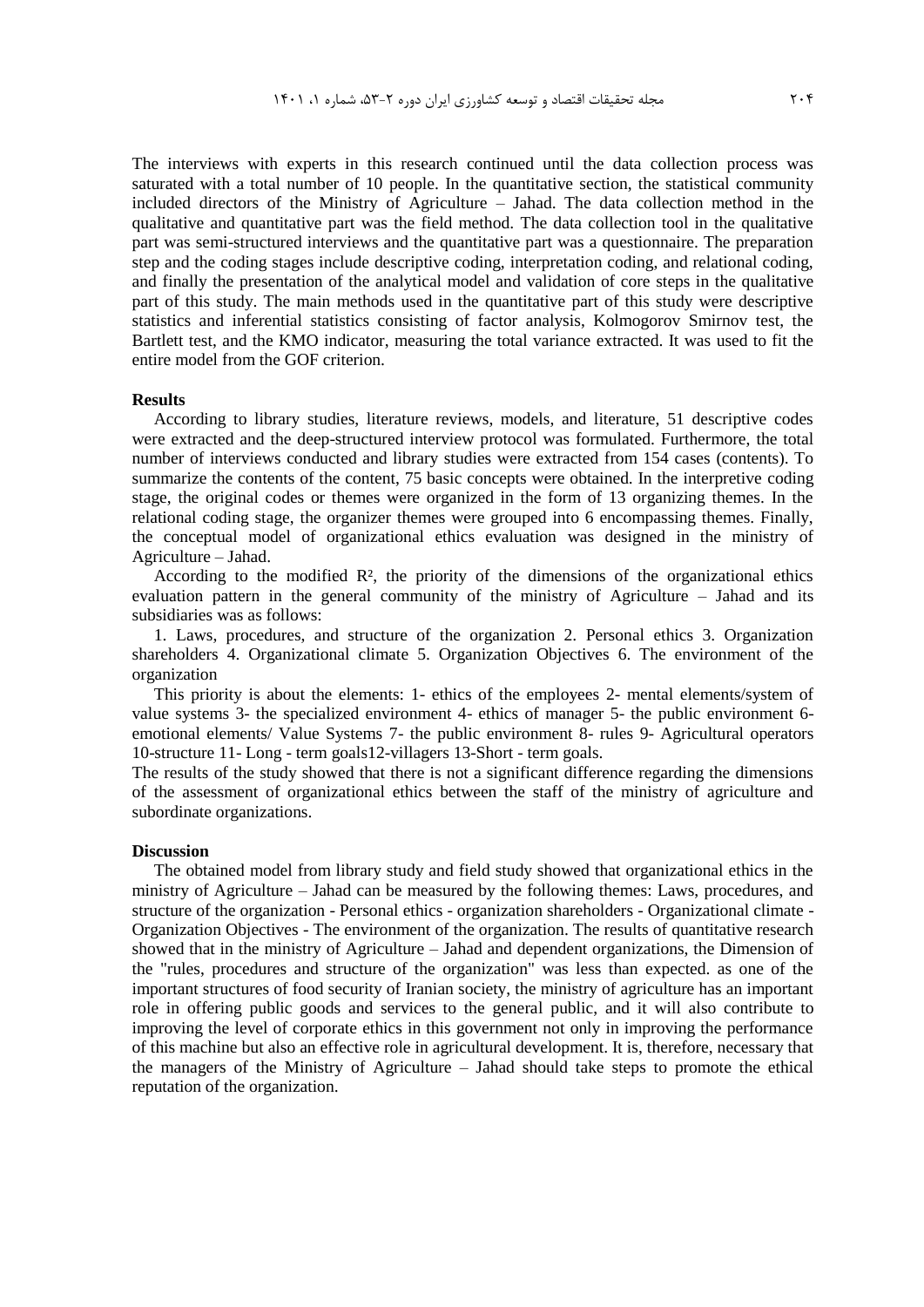# **ارزیابی اخالقیات سازمانی در وزارت جهاد کشاورزی و نقش آن در توسعه کشاورزی**

لیدا صدقیان باویل ' ، احمد ودادی\* <sup>۲</sup> ،فریده حق شناس کاشانی<sup>۳</sup> **،1 دانشجوی دکتری گروه مدیریت دولتی، واحد تهران مرکزی، دانشگاه آزاد اسالمی، تهران، ایران ،2 دانشیار گروه مدیریت دولتی، واحد تهران مرکزی، دانشگاه آزاد اسالمی، تهران، ایران ،3 استادیارگروه مدیریت بازرگانی، واحد تهران مرکزی، دانشگاه آزاد اسالمی، تهران، ایران )تاریخ دریافت: -1400/6/15 تاریخ تصویب: 1400/8/5(**

**چکیده**

**وزارت جهاد کشاورزی بهعنوان یکی از ساختارهای مهم متولی امنیتغذایی نقش خطیری در ارایه کاال و خدمات عمومی به شهروندان دارد. بر این مبنا، ارتقا سطح اخالقیات سازمانی در این دستگاه دولتی به بهبود عملکرد و عمل به مسئولیتهای اجتماعی آن میانجامد. تحقیق حاضر ضمن ارایه الگوی ارزیابی اخالقیات سازمانی، به ارزیابی آن در وزارت جهاد کشاورزی و سازمانهای تابعه میپردازد. این تحقیق از نوع آمیخته اکتشافی بوده که در بخش کیفی، از روش تحلیل مضمون و در بخش کمی، از روش تحلیل عاملی استفاده شده است. جامعه موردمطالعه در بخش کیفی شامل نخبگان و صاحبنظران بخش کشاورزی بود که تا رسیدن به نقطه اشباع داده 12 نفر برای مصاحبه انتخاب گردید. در بخش کمی، جامعه آماری مدیران عالی، میانی و پایه وزارت جهاد کشاورزی بودند که نمونهای به حجم 291 نفر به روش تصادفی طبقهبندیشده انتخاب شدند. در مطالعه حاضر، در بخش کیفی، 75 مضمون پایه، 13 مضمون سازمانده و 6 مضمون فراگیر شناسایی شدند. نتایج بخش کمی تحقیق نشان داد که در وزارت جهاد کشاورزی و سازمانهای تابعه فراوانی مشاهدهشده بعد »قوانین، رویهها و ساختار سازمان« از فراوانی مورد انتظار کمتر بود. با توجه به اهمیت ساختارهای دولتی در توسعه کشاورزی ارتقا سطح اخالقیات در وزارت جهاد کشاورزی تحقق اساسیترین هدف این سازمان دولتی یعنی توسعه کشاورزی را تسهیل مینماید.**

**واژههای کلیدی: ارزیابی اخالقیات سازمانی، وزارت جهادکشاورزی، توسععه کشعاورزی، تحلیل مضمون، تحلیل عاملی**

#### **مقدمه**

سازمانها برای انجام امور سازمانی خود، عالوه بر معيارهای سازمانی و قانونی، نياز به مجموعهای از رهنمودهای اخالقی و ارزشی دارند که آنها را در رفتار و اعمال اداری ياری دهد و نوعی هماهنگی و وحدت رويه در حرکت بهسوی شيوه مطلوب جامع و عمومی ميسر Metzger et al., 1993; Silverman, 2000; ( سازد بحث .(Swanson & Paul, 2002; Jalil et al., 2010

اخالق در حقيقت عمدهترين چالش مديريت است ) Bell زيرا &( Bryman, 2007; Wolff, 2008; Puiu, 2015 بيانگر تقابل بين عملکرد اقتصادی و عملکرد اجتماعی سازمانها میباشد ( & Somers, 2001; Jin در ،بهعبارتی .(Drozdenko, 2010; Chun et al., 2013 مطالعه علم اخالق سازمانی بايد بين عملکردهای اقتصادی و عملکردهای اجتماعی سازمانها توازن و تعادل ايجاد كرد ( ,Comite & Oliva, 2016; Kapur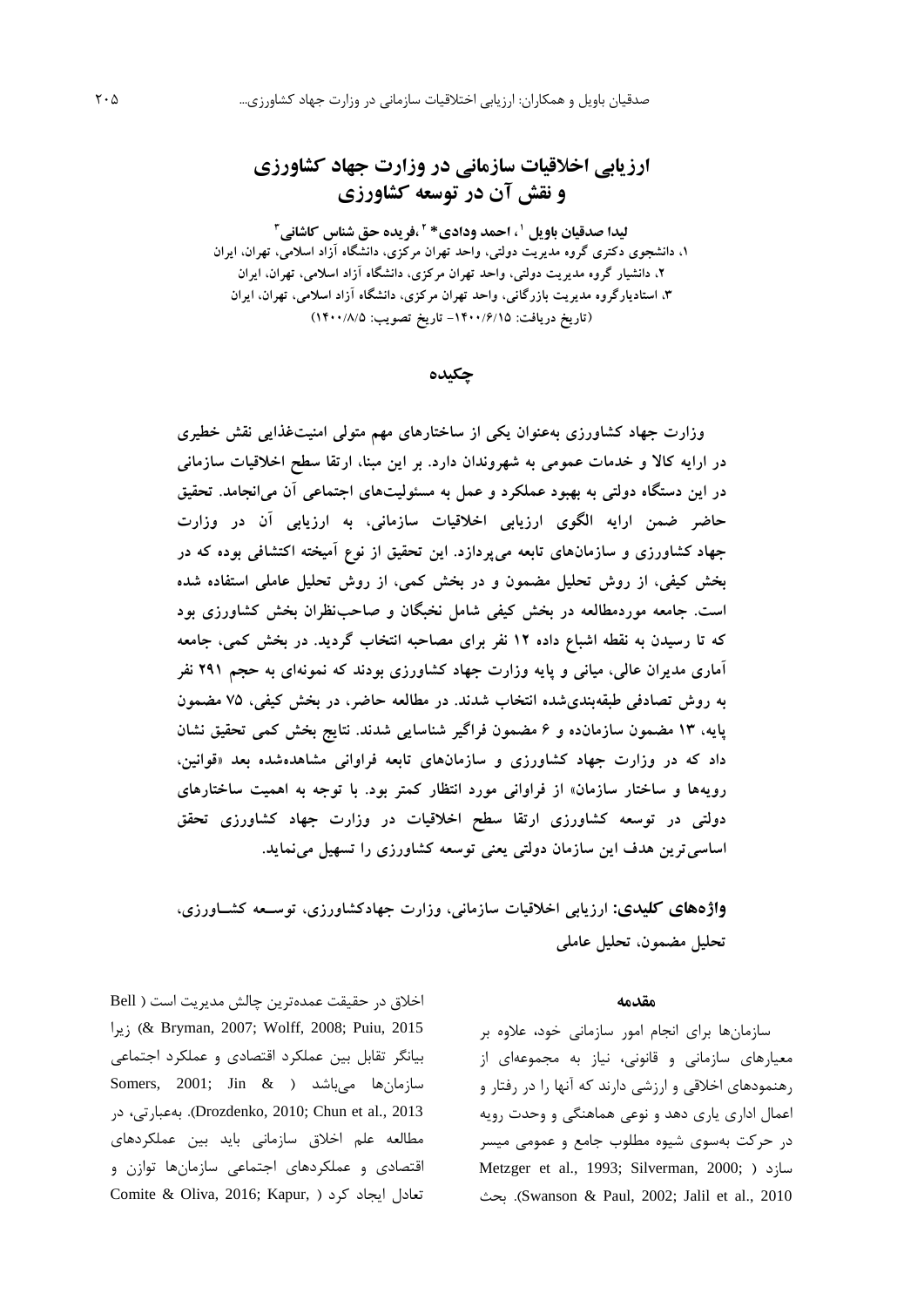2020( و )2003 ,Erabi). متاسفانه بر اساس اطالعات و آمار جهانی، وضعيت پایبندی به اخالق در سازمانهای دولتی ايران در مقايسه با ديگر کشورهای جهان مناسب نيست. ايران در سال 2020 در شاخصهای پایبندی به اخالقيات )نظير فساد مالی، اختالس، رشوه، عدالت سازمانی، اثربخشی، پارتیبازی، و غيره) رتبه ١۴٩ از بين 180 کشور دنيا را کسب کرده است بروز .(World Transparency Organization, 2020( رفتارهای غير اخالقی در سازمانها از مهمترين معضالت عصر فعلی است که عملکرد سازمان ها را تحت تاثير قرار مے ردھد.

وزارت جهادکشاوری يکی از سازمانهايی است که هم از نظر ارزشهای سازمانی و هم از نظر گستردگی، موضوع اخالق سازمانی در آن بايد بيشتر مورد توجه قرار گيرد. اين وزارتخانه در سال 1379 از ادغام وزارتخانههای جهادسازندگی که يک نهاد انقالبی نشات گرفته از انگيزههای اخالقی و متولی محروميتزدايی از مناطق محروم به ويژه روستاها بود و وزارت کشاورزی که متولی حمايت، هدايت و نظارت بر بخش کشاورزی و توليدات کشاورزی بود تشکيل گرديد ) & Ghaedali ,2020Salimi). سازمانهای وابسته به وزارت جهادکشاورزی عبارتند از: سازمان امور اراضی کشور، سازمان امور عشاير ايران، سازمان تحقيقات آموزش و ترويج کشاورزی، سازمان جنگلها مراتع و آبخيزداری کشور، سازمان دامپزشکی کشور، سازمان حفظ نباتات، سازمان شيالت ايران و سازمان مرکزی تعاون روستايی ايران.

با توجه به نقش اساسی وزارت جهاد کشاورزی در تأمين امنيتغذايی و توسعه کشاورزی و ساير وظايف ذکرشده در قانون برای اين سازمان دولتی، نقش اخالقيات سازمانی در وزارت جهادکشاورزی و سازمانهای تابعه آن و همچنين، توجه اين سازمان به مسئوليتهای اجتماعی خود بسيار پراهميت است. اخالقـی بودن اين سازمان کمک بزرگی در ايفای نقـش مسـئوليت اجتمـاعی سـازمان بهويژه مسـئوليت اخالقی و تشخيصی دارد )2013 ,Feyzi & Abbasi). ارزيابی اخالقيات سازمانی بهعنوان مرحله آغازين شناخت وضع موجود در فرآيند برنامهريزی استراتژيک سازمان اجتناب

Koh & El'Fred, 2001; Elango et al., ( است ناپذير بر .(2010 ;Suhonen et al., 2011; Ferrell, 2016 اساس "الگوی ارزيابی عملکرد سازمانهای دولتی با توجه به اقتضائات استراتژيک": اول، يکی از جنبههای مهم در ارزيابی عملکرد سازمانها، توجه به بستر و زمينه مورد فعاليت آنهاست. دوم، مؤلفههای ارزيابی اخالقيات سازمانی از جامعهای به جامعه ديگر متفاوت است. سوم، نوع سازمانها اعم از دولتی يا غيردولتی و يا در تقسيم بندیهای اقتصادی، سياسی و اجتماعی معيارهای ارزيابی متفاوتی دارند ),2000Tabarsa). لذا، بهمنظور واقعیسازی و بهينهشدن الگوی ارزيابی اخالقيات سازمانی اين بررسی در رابطه با وزارت جهاد کشاورزی و سازمانهای تابعه آن بهعنوان يک دستگاه دولتی که محيط، چرخه عمر و پيشينه خاص خود را دارد، بهطور انحصاری صورت میپذيرد. ذکر اين نکته ضروری است که بهرغم تالشهای قابل مالحظهای که در حوزههای اخالقی صورت گرفته است، اين حوزه هنوز هم ازنظر وجود يک مجموعه اصول مدون و پذيرفته شده دچار محدوديت است و در حالحاضر، الگويی مدون برای ارزيابی اخالقيات سازمانی در وزارت جهاد کشاورزی معرفی نشده است. لذا، هدف اين تحقيق ارايه الگوی ارزيابی اخالقيات سازمانی در وزارت جهاد کشاورزی و ارزيابی وضعيت موجود آن میباشد. **مبانی نظري**

بنابر اجماع، تعاريف متعدد و با توجه به هدف پژوهش حاضر میتوان گفت اخالق عبارتاست از يک سلسله خصلتها و سجايا و ملکات اکتسابی که بشر آنها را بهعنوان اصول اخالقی میپذيرد ),2017Motahari). تئوریهای زيادی در ارتباط با مطالعه اخالقيات مطرح میشوند که شامل اخلاقيات تئوريک (فلسفه اخلاق)، دسته دوم اخالق عملی )کاربردی( و دسته سوم اخالقيات مقارن میباشند )2012 ,Mahdavikani). فلسفه اخالق بررسی عقالنی و تحليلی در باب مفاهيم و تعابير و معيارها و افعال اخالقی است. اخالق کاربردی شامل مطالعه و ارزيابی اعتقادات اخالقی و کنشهای درون يک فضای کسب و کار يا حرفه مشخص است. در اخالقيات مقارن از مقايسه بين مکاتب و مقارنه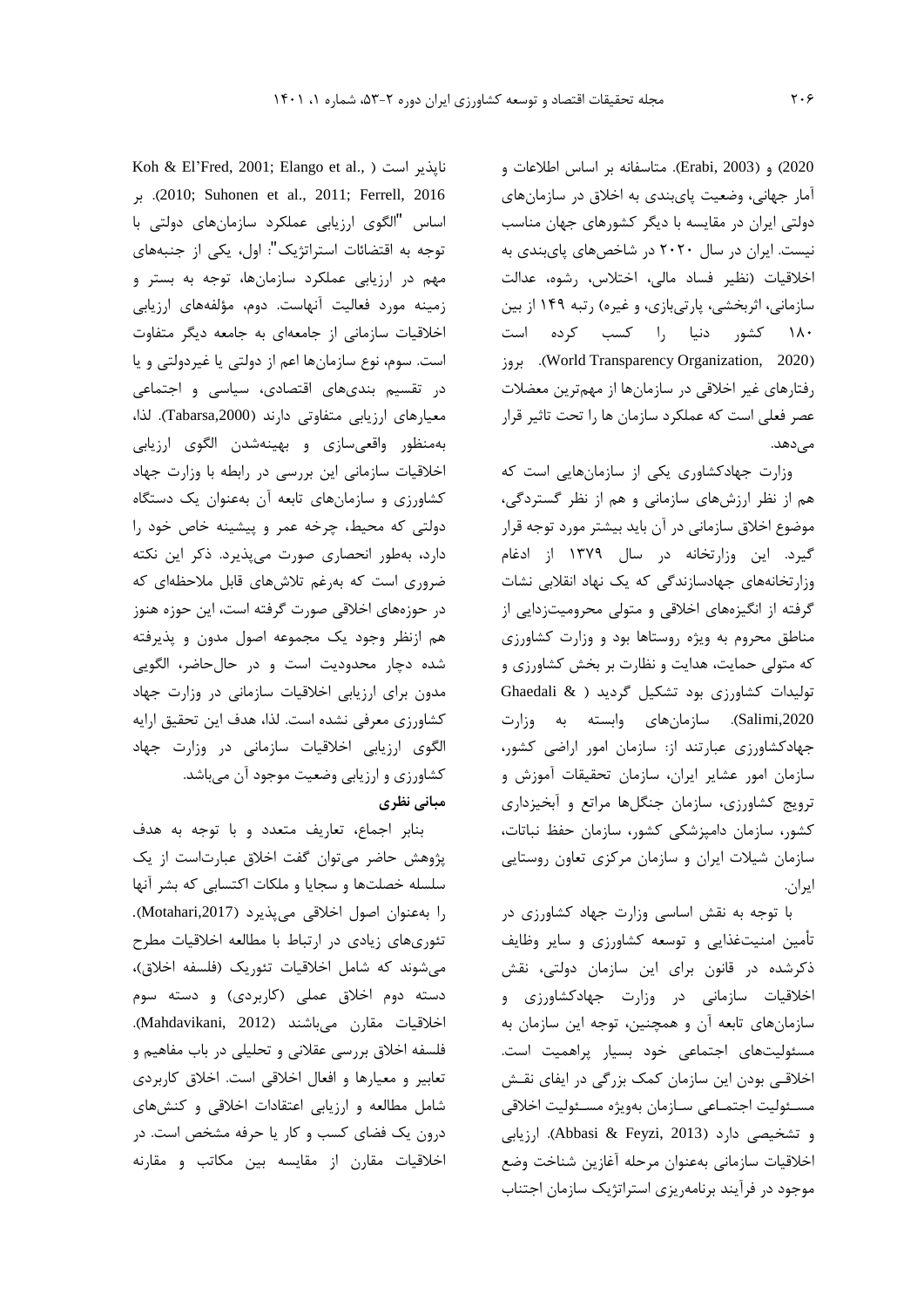ديدگاههای گوناگون بحث میشود. دو طبقهبندی اول مرتبط با اين مطالعه میباشند.

اخالق بخش دولتی يک موضوع گسترده است، زيرا ارزشها و اصول اخالق بين فرهنگها متفاوت هستند Parboteeah et al., 2005; Oumlil & Balloun, ) 2009(. اخالق بخش دولتی تالشی است برای ايجاد فضای بازتری در عمليات بخش دولت )2013 ,Sture). اخالق دولتی کاربرد قوانين اخالقی برای دولت را تشکيل میدهد. بخشی از فلسفه قانون است که بر عمليات حکومت و رابطهاش با مردم آن حکومت حاکم است و مسائل صداقت و شفافيت در دولت را پوشش میدهد و با مسائلی مانند رشوهخواری، فساد سياسی، فساد قضايی، اخالق قانونگذاری، اخالق تنظيم قوانين، تضاد منافع، اجتناب از ظاهر ناشايست، دولت باز و اصول اخالقی قانونی سروکار دارد )1992 ,Irannajad). پيچيده شدن سازمانها و اقزايش ميزان فعاليتهای غير اخالقی در سازمانها توجه مديران و رهبران را به ايجاد و حفظ اخالق سازمانی، مسئوليت و پاسخگويی اجتماعی ضروری و اجتنابناپذير ساخته است ) & Rahimnia .)Nickhah farkhani, 2013

مدلهای اخالقی متعددی توسط صاحبنظران مختلف ارايه شده است که هريک از آنها از ابعاد مختلف به اين موضوع پرداختهاند و مهمترين آنها عبارتند از: مدل اخالق کسب و کار کولينز (2009 ,Colinz (مدل رهبری اخالقمدار براون و تروينو ,Trevino& Brown( (2009 نظريه جو اخالقی وبر (2007 ,Weber (مدل جو اخالقی النگ (2007 ,Loung (مدل واين و هميلتون (2003 ,Hamilton&Vine (عناصر زير ساختهای اخالقی و پرسشهای ارزيابی ,Yaghoubi & Alvani( (2002 مدل جو اخالقی (1998 ,Cohen (مدل تصميم- گيری اخالقی (1991 ,Jones (مدل ارزيابی اخالقيات سازمانی(1989 ,Josephson (نظريه پيوستار جو اخالقی (Victor& Cullen, 1988) و مدل جامع رفتار اخلاقی .(Bomer, 1987)

مدلهای اخالقيات سازمانی از نظر تمرکز بر شاخصهای مؤثر بر اخالقيات سازمانی به گروههای مختلف تقسيمبندی شدهاند. اکثر مدلها شاخصها را بر مبنای عوامل فردی، سازمانی و فرا سازمانی و يا در دو

مقوله فردی و موقعيتی تقسيمبندی کردهاند و دستهای ديگر انواع محيط درونی و بيرونی را شاخص قرار دادهاند. علیرغم مشابهت ساختار کلی الگوی تدوين شده در اين پژوهش با مدل موسسه جوزفسون و الگوی ارايه شده با عنوان عناصر زير ساختهای اخالقی و پرسشهای ارزيابی توسط الوانی و يعقوبی در شناسايی ابعاد و مولفههای ارزيابی اخالقيات سازمانی در وزارت جهاد کشاورزی از ساير مدلها نيز استفاده شده است.

# **پیشینه پژوهش**

(Azar et al,2015) در پژوهش طراحی مدل ارزيابی مالحظههای اخالق کسب وکار بيان می دارندکه اولويتبندی ابعاد و شاخصهای اخالق کسب وکار با مشخص نمودن نقاط قوت و ضعف آنها میتواند به- عنوان الگويی مناسب برای سياستگزاری و تدوين استراتژی در سطح کالن و همچنين، در سطح خرد استفاده گردد.) &Khayatmoghadam( 2016 ,Tabatabayinasabعنوان کردهاند که رعايت اصول اخالق حرفهای در سازمانها، کارکنان و مديران از اهميت ويژهای برخوردار است و رعايت مؤلفههای اخالق حرفهای میتواند به عنوان مزيت رقابتی در سازمانها محسوب شود. (2017 Nickhahfarkhani et al, 2 می دارند که رويکرد اخالق وظيفه محور جهت بررسی اخالق و رفتار اخالقی به درستی میتواند تبيينگر رفتار اخالقی کارکنان و نيل به اهداف سازمان باشد.(2015 Khodami& Osanlou, به اين نتيجه رسيدهاند که ارزشهای اخالقی بر رضايت شغلی و تعهد سازمانی مؤثر بوده و موجب رفتار اخالقی در سازمان میگردند.(2013 ,Feyzi& Abbasi (در پژوهش خود با عنوان سازمان اخالقی و تأثير آن بر مسئوليت اجتماعی سازمان در ستاد وزارت جهاد کشاورزی بيان داشتهاند که سازمان اخالقی بر مسئوليت اجتماعی سازمان در وزارت جهاد کشاورزی تأثير دارد. ,Abdollahzadeh( (2015در پژوهش خود با عنوان شناسايی مؤلفههای مفهومی اخالق کسب وکار در کشاورزی تحليل خوشهای برداشتها مؤلفههای مفهومی اخالق کسبوکار در کشاورزی را ارايه نمودهاند که عبارتند از: حفاظت منابع، توليد کم نهادة آلی، زيستبومگرايی، پایبندی مذهبی،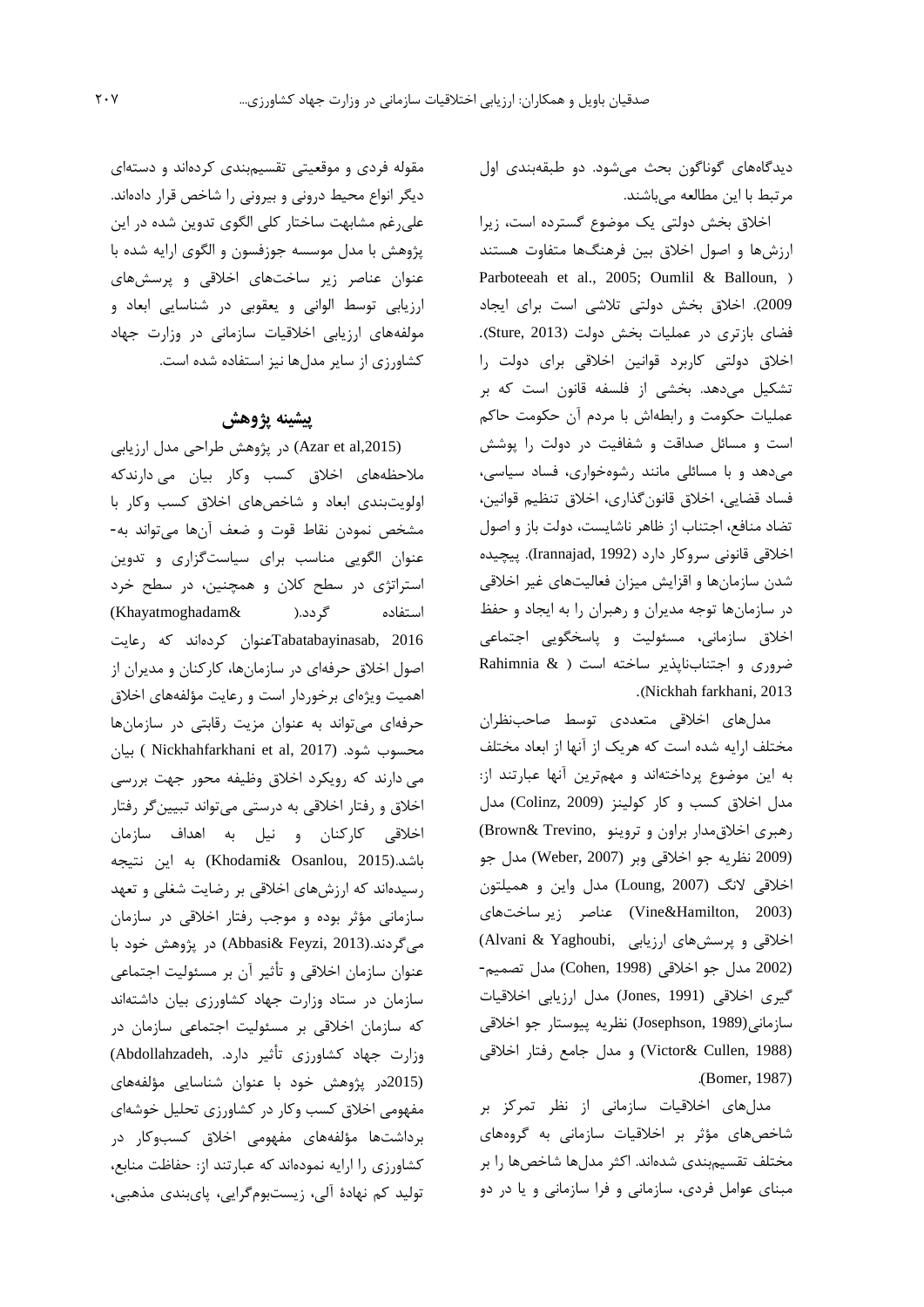نيکداری اجتماعی، تجارت عادالنه، مشارکت و همگرايی نهادی، کارآفرينیگرايی، رعايت حقوق نيروی کار، پيشرفتگرايی و شايستهساالری، کيفيتگرايی، ترويج عمومی دانش و فناوری، رعايت مسايل ايمنی و بهداشتی در کار، تعهد به توسعة اجتماعی و بازاريابی اجتماعي.(2013 ,Seok et al) نتيجه گرفتهاند که افزايش ميزان اخالق شرکتی موجب افزايش عملکرد سازمان میشود. (1990 ,Davis& Donaldson (نتيجه گرفتهاند که رعايت مالحظات اخالقی در گزينش و استخدام، ارزيابی عملکرد، نظام پاداشها، اخراج و کوچکسازی سازمان، باعث کاهش بدبينی، پرخاشگری و تعارض، مسئوليتپذيری بيشتر، افزايش تنوعطلبی و درنهايت افزايش ارزش و سود و درآمد شده، رفاه بيشتر سرمايهگذاران، مشتريان و کارمندان را موجب میشود.

در سير مطالعات اخالق سازمانی، چنين بهنظر میرسد با توجه به شرايط خاص بومی هر کشور از نقطه نظر فرهنگ، اقتصاد، سياست و ... اقتضائات هر سازمان از قبيل: محيط، تکنولوژی، چرخه عمر و اندازه سازمان نياز به مدل بومی شده برای سازمانهای دولتی ايران، و به تبع آن وزارت جهاد کشاورزی وجود دارد. تحقيق حاضر با توجه به زمينه تحقيق و سهم بسزايی که عوامل اجتماعی، محيطی در وضعيت اخالقيات سازمان دارند، به بررسی رابطه محيط خارجی، محيط داخلی، اهداف سازمانی، مخاطبان سازمان، سيستمهای ارزشی اخالقيات سازمانی پرداخته و سعی شده است با هدف تکميل و جبران اين نکته که در تحقيقات پيشين کمتر به آن پرداخته شده، بر روی مطالعه تأثير عوامل فوق بيشتر تمرکز کند. همچنين، اين تحقيق روش جديدی برای ارايه الگوی ارزيابی اخالقيات سازمانی در نظر گرفته است که مبتنی بر تجارب زيسته مديران و صاحبنظران در حوزه مديريت دولتی و بخش کشاورزی است.

## **روش شناسی پژوهش**

اين پژوهش از لحاظ هدف، توسعهای کاربردی و به لحاظ رويکرد، پژوهش آميخته از نوع اکتشافی است. بنابراين، رويکرد تحقيق، ترکيبی از رويکردهای کيفی و کمی (آميخته) است که در آن از روش کيفی تحليل مضمون جهت استخراج مضامين و از روش کمی برای

تاييد الگوهای اندازهگيری و آزمون الگوی مفهومی استفاده شده است. قلمرو مکانی تحقيق، وزارت جهاد کشاورزی شامل ستاد وزارت و سازمانهای تابعه است. جامعه آماری در بخش کيفی نخبگان اجرايی و دانشگاهيان و صاحب نظران وزارت جهاد کشاورزی در نظر گرفته شدند که هم آشنايی کافی با مباحث مديريتی داشتند و هم سابقه و تجربه عملی مديريتی و سرپرستی در بخشهای مختلف وزارت جهاد کشاورزی را در کارنامه خود داشتند. روش نمونهگيری بهصورت هدفمند بود که در آن برخالف نمونهگيری در بررسی کيفی، نمونهگيری هدفمند نمیتواند قبل از آغاز مطالعه، برنامهريزی شود مصاحبه با صاحبنظران در اين پژوهش تا زمانی ادامه يافت که فرايند جمعآوری دادهها به اشباع برسد و جمعآوری دادهها با تعداد 10 نفر به اشباع رسيد. در بخش کمی، جامعه آماری شامل مديران عالی، ميانی و پايه ستاد و سازمانهای تابعه وزارت جهاد کشاورزی به تعداد 1162 نفر بودند. روش نمونهگيری تصادفی طبقهای و حجم نمونه 291 نفر بود. روش جمعآوری دادهها در بخش کيفی و در بخش کمی روش ميدانی بود. ابزار گردآوری اطالعات نيز در بخش کيفی، مصاحبه عميق نيمهساختاريافته و در بخش کمی، پرسشنامه محققساخته بود. در اين تحقيق با توجه به بهکارگيری طرح شيوههای ترکيبی اکتشافی از روشهای تجزيه تحليل کيفی و کمی دادهها بر حسب نيازهای پژوهشی استفاده شد. اين تحليل از لحاظ کيفی يک تحليل تماتيک بود. مرحله آمادهسازی، مراحل کدگذاری شامل کدگذاری توصيفی، کدگذاری تفسيری و کدگذاری رابطهای و در نهايت، ارايه الگوی تحليلی و اعتبارسنجی گامهای اساسی در بخش کيفی اين تحقيق میباشند. برای اعتبارسنجی الگو از روشهای زير استفاده گرديد: 1( استفاده از کدگذاران مستقل و گروه خبرگان ۲) دريافت بازخور از مشاركتكنندگان در تحقيق 3( تکثرگرايی و 4( ارايه توصيف غنی و ثبت جزئيات- بررسیها توسط خبرگان.

روشهای عمده بهکار گرفته شده در بخش کمی اين پژوهش عبارت بودند از: آمار توصيفی که بهمنظور تحليل متغيرهای جمعيتشناختی مربوط به نمونه آماری انجام میگيرد و آمار استنباطی که از تحليل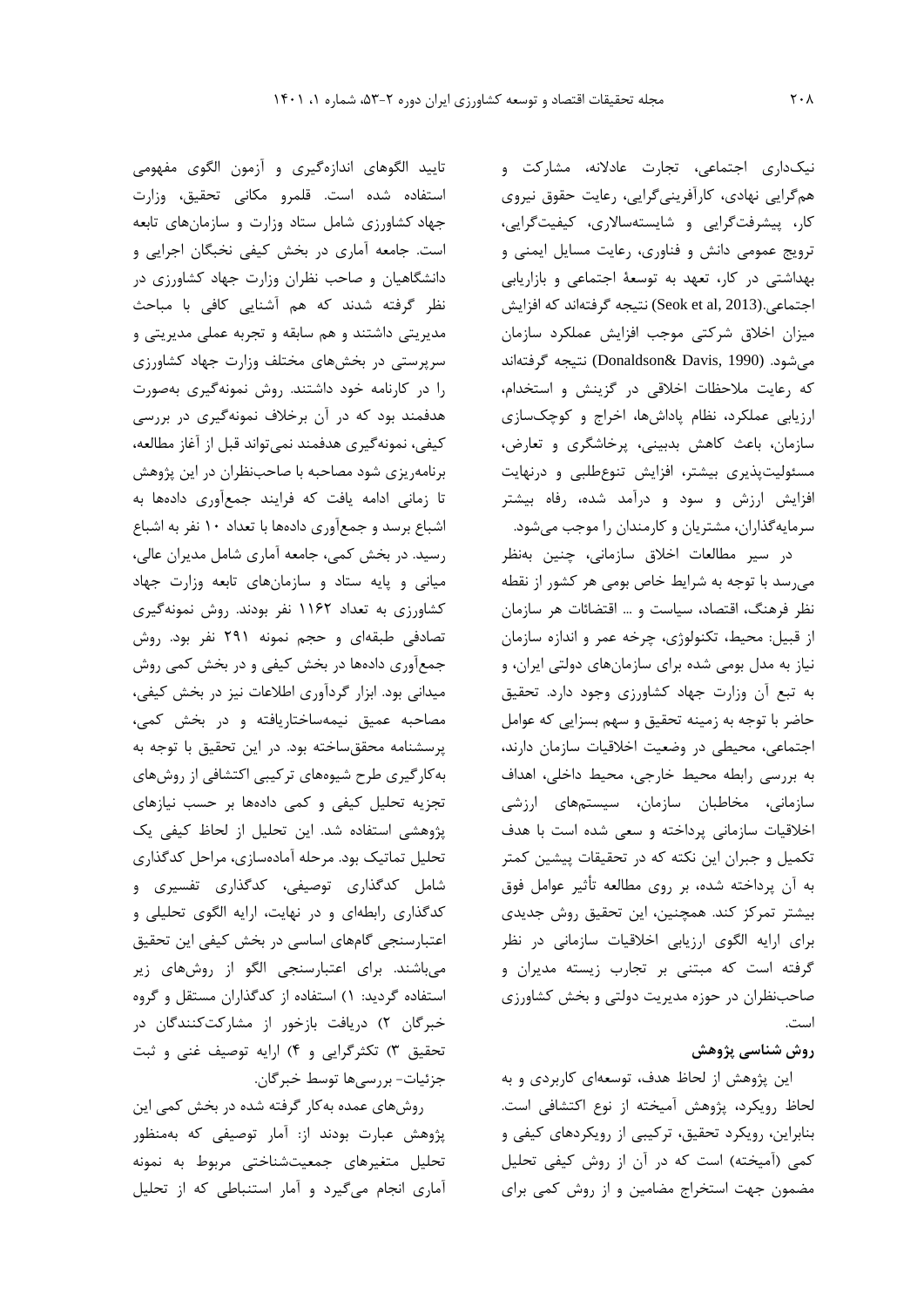عاملی، آزمون کولموگروف- اسميرنوف، آزمون بارتلت وشاخص KMO و برای بررسی برازش مدل از پايايی مرکب)CR – )ميانگين واريانس استخراج شده )AVE)- ميانگين اشتراک هر متغير )Communality )و ضريب تعيين ²R تعديلشده و برای برازش کل مدل از معيار GOF استفاده گرديد.

**بحث وتحليل**

بر اساس مطالعات کتابخانهای، بررسی مقاالت، مدلها و پيشينه تحقيق 51 کد توصيفی استخراج و پروتکل مصاحبه عميق نيمهساختاريافته تنظيم گرديد. در ادامه از مجموع مصاحبههای انجام شده و مطالعات کتابخانهای تعداد 154 کد )مضمون( اوليه استخراج گرديد که با انجام بازنگری و تلخيص مضامين تعداد 81 مضمون پايه بهدست آمد. در مرحله کدگذاری تفسيری، کدهای اوليه يا مضامين پايه در قالب 13 مضمون سازمانده ساماندهی گرديدند. در مرحله کدگذاری رابطهای، مضامين سازمانده در 6 مضمون فراگير دستهبندی شدند و در نهايت، الگوی مفهومی ارزيابی اخالقيات سازمانی در وزارت جهادکشاورزی به شکل زير طراحی گرديد.



شکل (۱) الگوی مفهومی ارزيابی اخلاقيات سازمانی در وزارت جهاد کشاورزی

پس از گردآوری دادههای کيفی حاصل از مصاحبه و تجزيهوتحليل آنها، پرسشنامه 81 گويهای برمبنای مقولههای احصا شده در بخش کيفی پژوهش تدوين گرديد. جهت ارزيابی پاسخها، گويههای اين پرسشنامه بر اساس طيف 5 درجهای ليکرت، از خيلی زياد )5( تا خيلی کم )1( بهصورت پرسشنامه استاندارد طراحی گرديد.

ويژگیهای جمعيتشناختی پاسخدهندگان در نمونه آماری 292 نفری عبارت است از: مديران پايه )رئيس اداره يا گروه) ۱۵۸ نفر، مديران ميانی (مديران کل و معاونين مديران ادارات کل يا دفاتر( 129 نفر، مديران عالی (معاونين وزير يا روسای سازمان های تابعه) ۵ نفر، که در رابطه با ترکيب سنى، ٢، ٧٠ درصد بالاى ۴٠ سال، در رابطه با سابقه شغلی، 72/6 درصد باالی 16 سال و در رابطه با مدرک تحصيلی 56/2 درصد مدرک تحصيلی کارشناسی ارشد 17/1 درصد مدرک دکتری و 25/7 در صد مدرک ليسانس و يک درصد مدرک فوق ديپلم در مجموع ستاد وسازمانهای تابعه وزارت جهاد کشاورزی حضور دارند.

در تحليل آماری دادهها، نرمال بودن توزيع متغيرها با استفاده از آزمون کولموگروف–اسميرنوف مورد بررسی قرار گرفت. همچنين، از آزمون بارتلت و شاخص KMO جهت اطمينان از اينکه آيا دادههای مورد نظر برای تحليل عاملی مناسب هستند يا خير استفاده گرديد و با توجه به مقدار شاخص KMO برابر ،0/735 )بيشتر از 0/7( تعداد نمونه )تعداد پاسخدهنده( برای تحليل عاملی کافی بوده و مقدار سطح معنیداری آزمون بارتلت کوچکتر از 0/05 است که نشان میدهد تحليل عاملی برای شناسايی ساختار مدل عاملی مناسب است. بنابراين، با توجه به غيرنرمالبودن توزيع دادهها جهت بررسی ضرايب و معنیداری عناصر، تحليل سلسله مراتبی با استفاده از نرم افزار PLS-Smart صورت گرفت. بر اساس ضريب تعيين تعديل شده)، (R2 تعديل شده)، اولويت ابعاد الگوی ارزيابی اخالقيات سازمانی در جامعه کل ستاد وزارت جهاد کشاورزی و سازمانهای تابعه به قرار جدول زير بود:

جدول (١) اولويت ابعاد الگوي ارزيابي اخلاقيات در وزارت

| جهاد کشاورزی        |                                 |       |  |  |  |  |  |
|---------------------|---------------------------------|-------|--|--|--|--|--|
| تعديل شده $\rm R^2$ | ىعد                             | ر تبه |  |  |  |  |  |
| .711                | قوانین، رویه ها و ساختار سازمان |       |  |  |  |  |  |
| . <b><i>NT</i></b>  | اخلاق فردى                      | ٢     |  |  |  |  |  |
| .7999               | مخاطبان سازمانی                 |       |  |  |  |  |  |
| ۱۶۵۴ ۰              | جو سازمانی                      | ۴     |  |  |  |  |  |
| ۱۶۴۸ .              | اهداف سا; مان                   | Λ     |  |  |  |  |  |
| .7949               | محيط سازمان                     |       |  |  |  |  |  |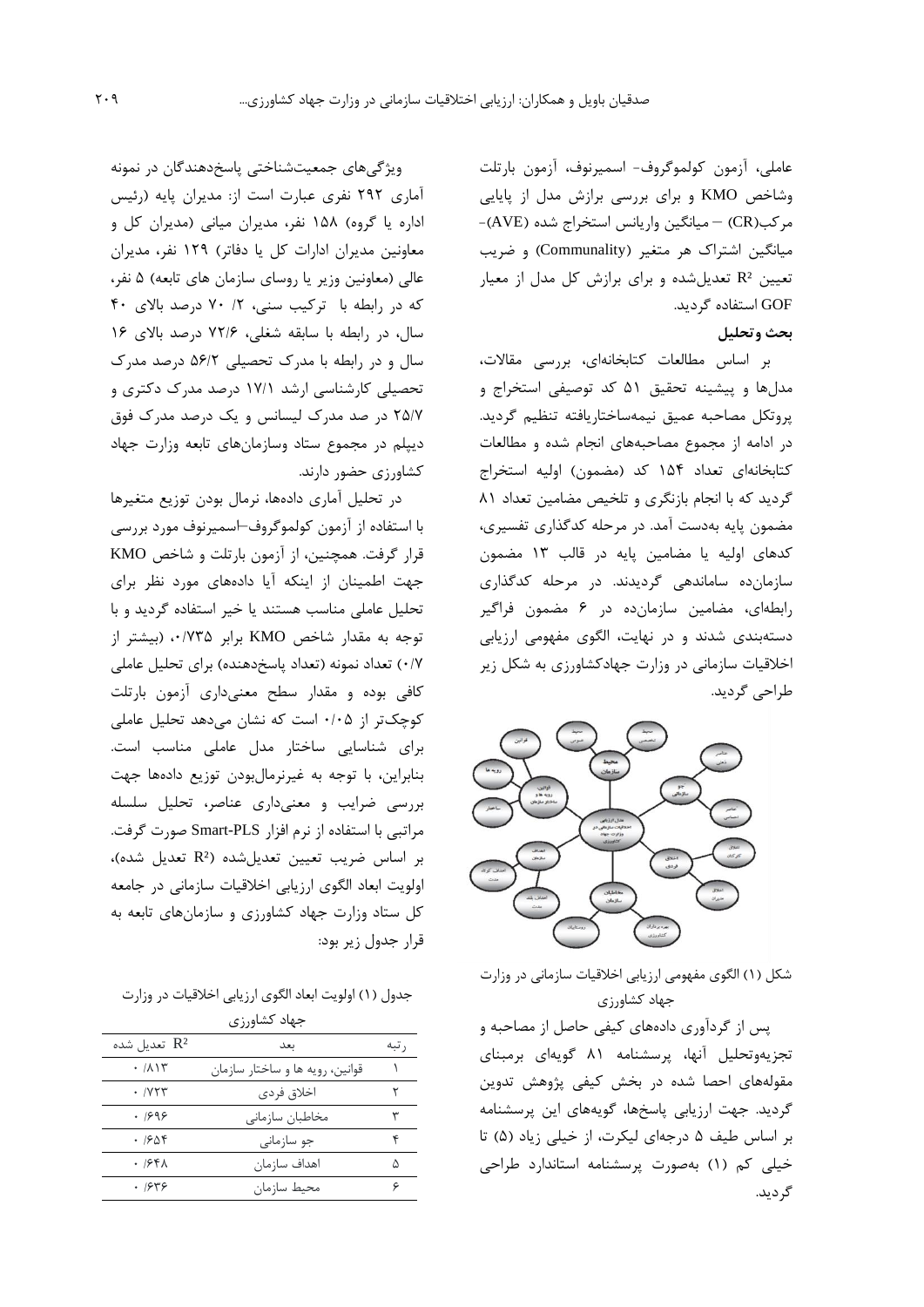اين اولويت در رابطه با مولفهها بدين قرار بود: -1 اخالق کارکنان -2 عناصر ذهنی/ سيستم های ارزشی ۳- محيط تخصصی ۴- اخلاق مديران ۵- رويهها -6 عناصر احساسی/ برداشتهای جمعی از سازمان -7 محيط عمومي ٨- قوانين ٩- بهرهبرداران كشاورزي ١٠-ساختار -11 اهداف بلندمدت -17 روستاييان -1۳-اهداف کوتاهمدت.

در بررسی برازش مدل با استفاده از روش تحليل عاملی تاييدی )CFA )نشانگرها و عاملهای ضعيف

شامل گويههای )مقايسه سيستم حقوق و دستمزد با متوسط پرداختی سازمانهای مشابه در جامعه ، تعامل با شرکتهای در سايه، رواج فساد سيستمی در جامعه، وجود سياست شفافسازی وارزيابی سازمان توسط جامعه در مولفه محيط عمومی و گويههای داشتن استقالل حرفهای در تصميمات و مقابله با شايعهسازی و پرهيز از تهمت در مولفه اخلاق کارکنان ) حذف و مدل مجددا مورد بررسی قرار گرفت در بررسی مجدد تمامی نشانگرها و بارهای عاملی معنیدار هستند.





در بررسی روايی همگرا، مقادير ميانگين واريانس استخراج شده برای تمام سازهها باالتر از 0/5 بود. لذا، مؤلفهها بيش از 50 درصد از واريانس سازههای مربوط به خود را تبيين میکنند. مطلوب بودن مقادير اين شاخص نشان از وجود اعتبار همگرا در آزمونهای بهکار رفته دارد. همچنين، تمامی مقادير شاخصهای پايايی ترکيبی و آلفای کرونباخ بزرگتر از 0/7 و واريانس استخراج شده بود و میتوان عنوان نمود يکی از شروط برقراری پايايی تأييد میشود.

مقدار شاخص برازش کلی مدل بر اساس معيار )GOF )برابر با /69 0 بود که نشان میدهد مدل از برازش مطلوبی برخوردار است. با مرور سؤال اصلی تحقيق، الگوی ارزيابی اخالقيات سازمانی در وزارت جهادکشاورزی چيست؟ و نيز تمرکز بر اهداف فرعی، در اين پژوهش، پس از بررسی ادبيات تحقيق و پيشينه موضوع و با استفاده از روش تحليل مضمون، 75 مضمون پايه، 13 مضمون سازمانده و 6 مضمون فراگير شناسايی شده تأييد و برازش الگو مورد تأييد قرار گرفت.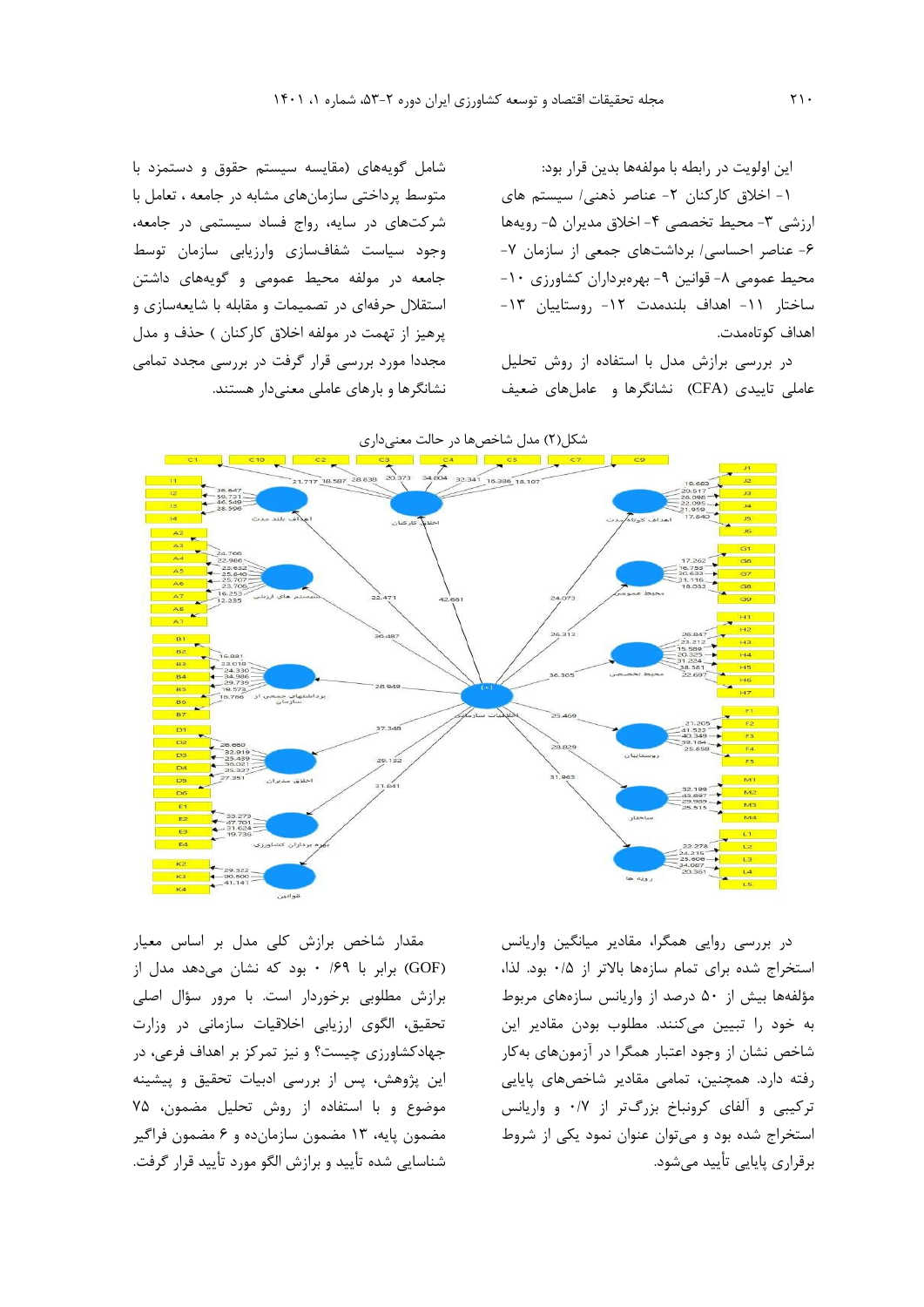الگوی بهدست آمده از بررسی کتابخانهای و بررسی ميدانی نشان داد که اخالقيات سازمانی در وزارت جهاد کشاورزی را میتوان با مضامين فراگير: جو سازمانی- اخالق فردی- مخاطبان سازمان- اهداف سازمان- محيط سازمان و قوانين، رويهها و ساختار سازمان اندازهگيری نمود.

**بحث و نتیجهگیری**

يافتههای اين پژوهش با يافتههای پژوهشهای انجام گرفته از جمله پژوهشهای زير همخوانی دارد: پژوهش »مؤلفههای اخالق حرفهای در مديريتـ« (Khayatmoghadam & Tabatabainasab, 2015) پژوهش با عنوان »مؤلفههای اخالق حرفهای در سازمان» (Mohamadi & gholverdi, 2013) پژوهش باعنوان »طراحی مدل ارزيابی مالحظههای اخالق کسبوکار« )2015 ,al et Azar )و تحقيق »ضرورتهای اخالق کسبوکار« )2019 ,Collins)

در مجموعه کل وزارت جهادکشاورزی و سازمانهای تابعه که نتايج آن در دو جدول آزمون دوجملهای (Binominal Test) در زير آورده شده است. با توجه به نتايج سطح معناداری مندرج در جدول در رابطه با تمام ابعاد مورد مطالعه بهجز بعد »اهداف سازمان، قوانين، رويهها و ساختار سازمان« تفاوت معنیداری بين فراوانی مشاهده شده و مورد انتظار در رابطه با ساير ابعاد وجود نداشت. بنابراين، صرفاً در رابطه با بعد فوقالذکر فراوانی مشاهده شده پايينتر از فراوانی مورد انتظار بود.

جدول-2 آزمون نسبت وزارت جهاد کشاورزی و سازمانهای

|                                   |                                    |                        | تابعه     |                                                |           |                   |
|-----------------------------------|------------------------------------|------------------------|-----------|------------------------------------------------|-----------|-------------------|
| معيار<br>تصميم                    | نسبت<br>مورد                       | نسبت<br>مشاهده         | تعداد     | رسته                                           | گروه      | ابعاد             |
|                                   | انتظار                             | شده                    |           |                                                |           |                   |
| $\cdot$ , $\cdot$ $\cdot$         |                                    | .91                    | ۱۶۴       | $\prec=\,\uparrow$                             | گروه ۱    | جو                |
|                                   | $\cdot \, . \triangle \cdot$       | ۰٫۳۹                   | $\cdot$ ۴ | $>\tau$                                        | گروه۲     | سازمانى           |
|                                   |                                    | $\lambda$              | ۲۶۸       |                                                | کل        |                   |
| $\cdot$ , $\cdot$ $\cdot$         |                                    | ۰٫۶۴                   | 187       | ۳=>                                            | گروه      | اخلاق<br>فردى     |
|                                   | $\cdot \, . \triangle \cdot$       | $\cdot$ , $\mathbf{y}$ | ۹۵        | $>\uparrow$                                    | گروه۲     |                   |
|                                   |                                    | $\lambda$              | ۲۶۲       |                                                | کل        |                   |
| $\cdot$ , $\cdot$ \ \             |                                    | ۸۵, ۰                  | ۱۵۳       | ۳=>                                            | گروه ۱    | مخاطبان<br>سازمان |
|                                   | $\cdot \, . \mathsf{\Delta} \cdot$ | .57                    | ۱۱۱       | $>\tau$                                        | گروه۲     |                   |
|                                   |                                    | $\lambda$              | ۲۶۴       |                                                | کل        |                   |
| $\cdot$ , $\cdot$ $\cdot$ $\cdot$ |                                    | $\cdot$ , $\vee\tau$   | ۱۸۳       | $\leq$ -۳                                      | گروه ۱    | محيط<br>سازمان    |
|                                   | $\cdot \, . \, \triangle \cdot$    | .7V                    | ۶۹        | $>\uparrow$                                    | گروه۲     |                   |
|                                   |                                    | ١                      | ۲۵۲       |                                                | کل        |                   |
| $\cdot$ , $\cdot$ $\cdot$         |                                    | .75                    | ۶۴        | $\mathord{<}_{\mathord{=}} \mathord{\uparrow}$ | گروه ۱    | اهداف<br>سازمان   |
|                                   | $\cdot \, . \mathsf{\Delta} \cdot$ | $\cdot$ , Y۶           | ۲۰۲       | $>\uparrow$                                    | گروه۲     |                   |
|                                   |                                    | $\lambda$              | ۲۶۶       |                                                | کل        |                   |
| $\cdot$ , $\cdot$ $\circ$ $\circ$ |                                    | ۵۶. ۰                  | ۱۴۷       | $\mathord{<}_{\mathord{=}} \mathord{\uparrow}$ | $\lambda$ | قوانين،           |
|                                   | $\cdot \, . \triangle \cdot$       | ۰٫۴۴                   | ۱۱۶       | $>\!\!r$                                       | گروه۲     | رويەھا و          |
|                                   |                                    | ١                      | ۲۶۳       |                                                | کل        | ساختار            |
|                                   |                                    |                        |           |                                                |           | سازمان            |

در مقايسه وضعيت ستاد وزارت جهادکشاورزی با سازمانهای تابعه نتايج آزمون حاکی از نبود تفاوت معنیدار در ارزيابی اخالقيات سازمانی بين ستاد وزارت جهادکشاورزی و سازمانهای تابعه دارد. همچنين، در مقايسه سازمانهای تابعه وزارت جهاد کشاورزی با يکديگر نتيجه بررسی نشان داد که تفاوت معنیداری در خصوص ابعاد مورد بررسی در سازمانهای تابعه وزارت جهاد کشاورزی وجود دارد.

# **پيشنهادها**

**در بعد قوانين، رويهها و ساختار سازمان** 

پيشنهاد میگردد وزارت جهادکشاورزی، با تغيير يکی از واحدهای موجود به واحد مشاوره اخالقی، ساختاری برای توسعه و آموزش اخالقيات سازمانی ايجاد نمايد و منشور اخالقيات سازمانی را بر اساس الگوی ارزيابی ارايه شده در اين پژوهش تدوين و ابالغ نموده و قوانين، رويهها و دستورالعملها را با ضمانت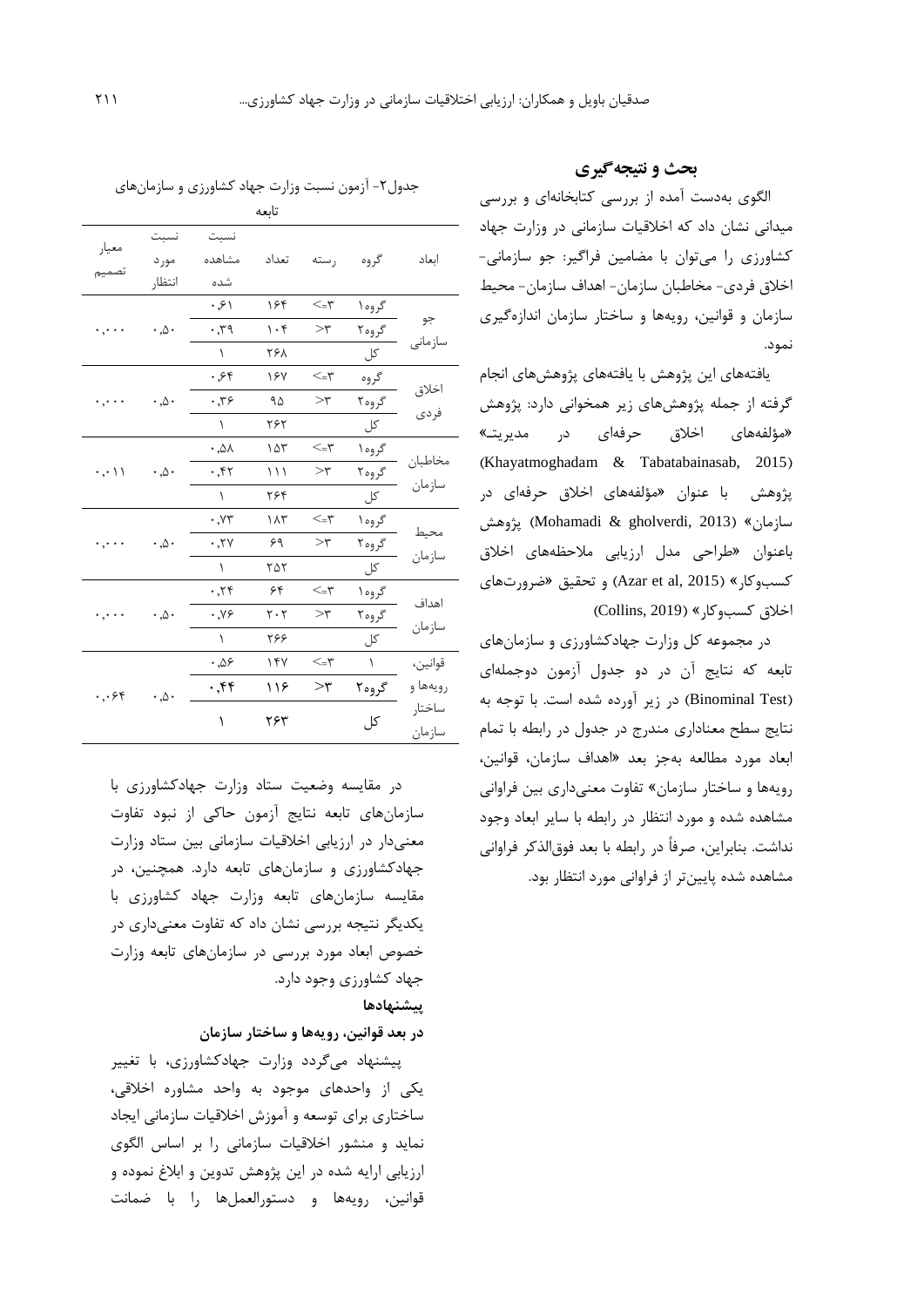حداقلسازی بروز زمينههای فساد اداری و ضمانت حداقلسازی هزينهها و زمان برای اربابرجوع و ساير ذينفعان و تأمين نيازهای واقعی جامعه هدف در راستای توسعه بخش کشاورزی مورد بازنگری مجدد قرار دهد. **در بعد اخالق فردي**

در جهت افزايش قابليتها، مهارتها و شايستگیهای کارکنان پيشنهاد میشود که سرمايهگذاری بيشتری در امر آموزش و تقويت مهارتهای اخالقی آنها انجام پذيرد و ضمن پرهيز از عدم انتصابات دستوری در سازمان و شبکه تحت پوشش مجموعهای از ارزشهای روشن و پايدار که بهشيوه انجام کارها جهت میدهد و میتواند رفتار صحيح را از رفتار غلط مجزا کند ارايه دهند. در اين راستا ( ,Naeimi et al 2019( نيز در پژوهش خود به معاونت مديريت و توسعه منابع انسانی وزارت جهاد کشاورزی پيشنهاد کردهاند تا با برگزاری کالسها و کارگاههای آموزشی ضمن خدمت برای کارکنان زمينه ارتقای رفتارشهروندی سازمانی را در بين کارکنان فرآهم آورند. **در بعد مخاطبان سازمان** 

پيشنهاد میگردد اين سازمان در اجرای مسئوليت اجتماعی و اخالقی خود متناسب با وضعيت اجتماعی، اقتصادی و فرهنگی روستاها با حداکثرسازی ارايه خدمات، افزايش کيفيت خدمات، بسترسازی برای نوآوریهای پايدار در راستای توسعه روستاها، تدوين برنامههای فرهنگی و اقتصادی پايدار و همهجانبه توسعه روستايی، تقويت و بسط تعاونیها، صنوف و تشکلهای زير مجموعه و ارايه خدمات متناسب به روستاييان و با ارايه خدمات بهصورت منصفانه با تمرکز بر نيازهای بهرهبرداران رضايت مخاطبان و ذینفعان عمده سازمان را جلب نمايند. در اين راستا، (Lavaei et al, 2019) در حوزه چالشهای درون سازمانی "عدم وجود تجربيات کافی برای شناخت نيازهای ذینفعان" را بهعنوان چالش اساسی مطرح نمودهاند.

**در بعد جو سازمانی**

پيشنهاد میگردد مديران سازمان، راهکارهای هويتبخشی به کارکنان را توسعه دهند، از سازوکارهايی

برای تقويت حس اعتماد بين کارکنان و همچنين، کارمند به مدير استفاده نمايند، با ارزيابی عادالنه زمينه رشد مجموعه را فراهم نمايند، از مجموعههای مشورتی در تصميمگيریها بهره بگيرند و ميزان تعهد و وفاداری کارکنان به سازمان را تقويت نمايد.

# **در بعد اهداف سازمان**

پيشنهاد میگردد در تدوين برنامههای کوتاهمدت اهداف حمايتی يارانهای، خريد تضمينی، و بيمه محصوالت کشاورزی مورد توجه قرار گرفته و به افزايش نقش بخش غيردولتی توجه گردد. مديران همواره چشمانداز بلندمدتی را برای سازمان ترسيم نمايند و تالش نمايند روش مناسب را برای تشريح اهداف بلندمدت و کوتاهمدت سازمان برگزينند. مطالعه پيشين )2020 ,Salehi & Shakeri )نيز همراستا با نتايج اين تحقيق در پژوهشی با عنوان عوامل موثر بر رشد بخش کشاورزی ايران عنوان نمود که توسعه بيمه محصوالت کشاورزی نيز باکاستن از زيان ريسک و مخاطرات سرمايه گذاری و تأمين امنيت آن میتواند موجبات توسعه کشاورزی را فراهم آورد.

# **در بعد محيط سازمان**

پيشنهاد میگردد بهرهگيری از فن آوریهای نوين و سيستمهای مجازی برای ارايه خدمات مورد توجه قرار گرفته و سياستهای الگوی کشت محصوالت کشاورزی و برنامه توسعه کشاورزی پايدار و اجرای روش کشاورزی حفاظتی اجرا و مشوقهای قانونی الزم در اين راستا در نظر گرفته شود. همچنين تمهيدات الزم در راستای تضمين وجود نهادههای توليد فراهم گردد.

انديشمندان بسياری از جمله پروفسور کارل آيکر (Carl Eicher, 1984) به اهمیت ساختارهای دولتی کشاورزی (وزارت کشاورزی) در توسعه کشاورزی تاکيد نمودهاند. با توجه به ابعاد و مولفههای شناسايی شده در الگوی ارزيابی اخالقيات سازمانی در وزارت جهادکشاورزی شناسايی نقاط ضعف و رفع آنها منتج به بهبود کيفيت خدمات قابل ارايه به بخش کشاورزی، بهبود سياستهای حمايتی و هدايتی دولت و تسهيل توسعه کشاورزی خواهد شد.

# **REFERENCES**

<sup>1.</sup> Abbasi, M. & Feyzi, T. (2012). Ethical organization and its impact on the social responsibility of the Organization on the Staff of the Ministry of Jahad. *Journal of Management of Organizational Culture*,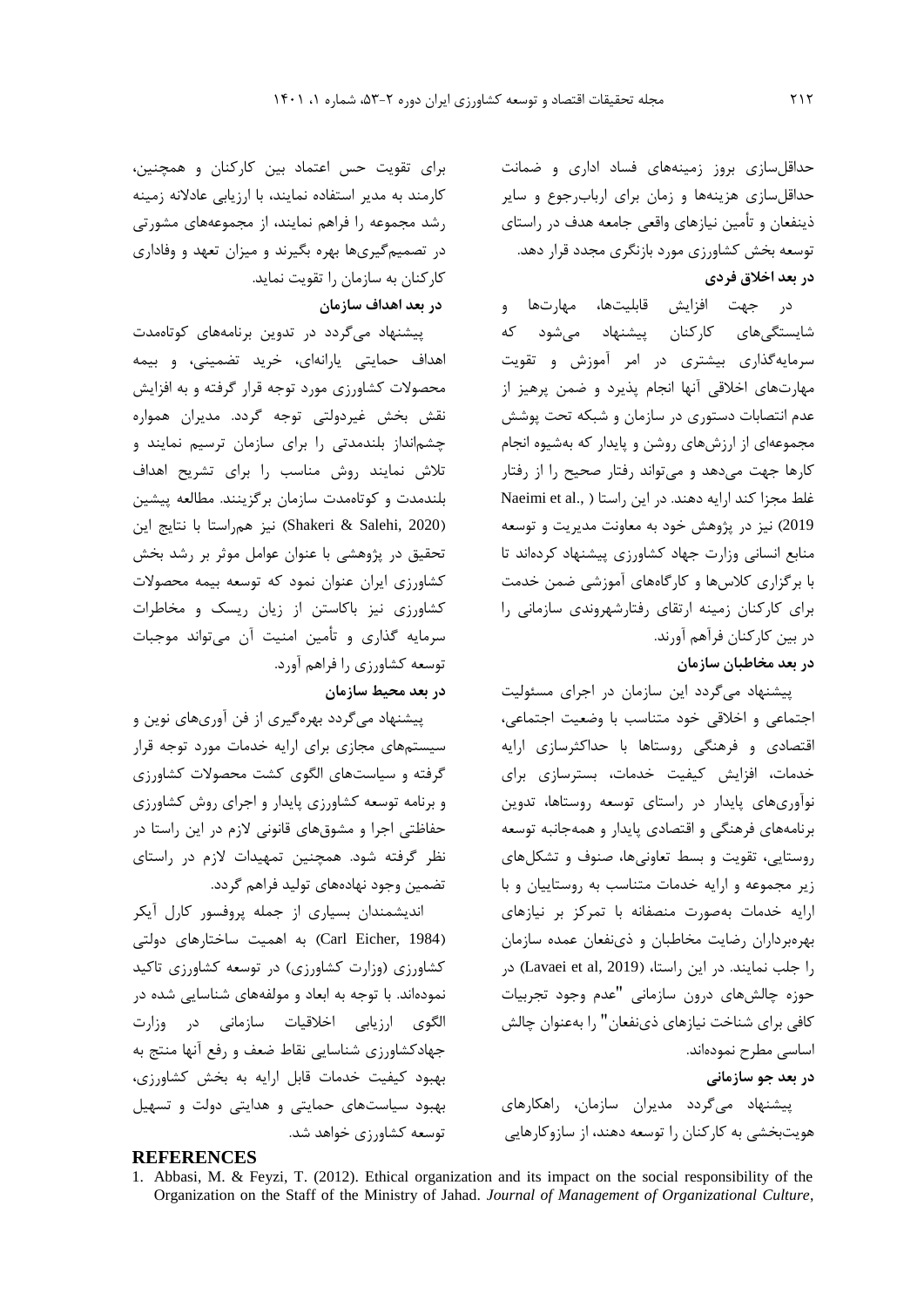11(2), 33-54. (In Farsi)

- 2. Alvani, M. & Yaghoubi, N. (2004). Public management and necessity to strengthen ethical infrastructure. *Journal of Management Studies*, 10(39, 40):5-20 (In Farsi).
- 3. Azar, A. (2015). Designing a Model for Evaluation of Business Ethics Implication. *Journal of Ethics in Science and Technology*, 11(1), 63-74. (In Farsi)
- 4. Bell, E., & Bryman, A. (2007). The ethics of management research: An exploratory content analysis. *British Journal of Management*, 18(1), 63–77.
- 5. Chun, J. S., Shin, Y., Choi, J. N., & Kim, M. S. (2013). How does corporate ethics contribute to firm financial performance? The mediating role of collective organizational commitment and organizational citizenship behavior. *Journal of Management*, 39(4), 853–877.
- 6. Cohen, D. (1998). Moral climate in Business Firms: A conceptual framework for analysis and change. *Journal of Business Ethics*, 12, 1211-1226.
- 7. Collins, D. (2009). *Business Ethics: Best Practices for Designing and Managing Ethical Organizations*, London, SAGE Publications
- 8. Comite, U., & Oliva, N. (2016). Business ethics and social balance: Empirical evidence. *Journal of Contemporary Economic and Business Issues*, 3(1), 61–77.
- 9. Donaldson, T. & Davis, K. (1990). Business ethics, *Journal of Management Decision*, 28(6): 23-24.
- 10. Eicher, Car K. & Staatz, J. (1984). *Agricultural Development in the Third World*. Johns Hopkins Press. Baltimore, MD
- 11. Elango, B., Paul, K., Kundu, S. K., & Paudel, S. K. (2010). Organizational ethics, individual ethics, and ethical intentions in international decision-making. *Journal of Business Ethics*, 97(4), 543–561.
- 12. Ferrell, O.C. & Peterson, P.E. (2005). Business Ethics: New Challenges for Business Schools and Corporate Leaders: New Challenges for Business Schools and Corporate Leaders (1st Ed.). Routledge.
- 13. Fred.R,D.(2019) *Strategic Management.* Translated by:Ali Parsayan & Mohamad Erabi, Tehran, Green Book. (In Farsi)
- 14. Ghaedali, H, & Salimi, Gh. (2020). The evolution of Jihadist management in Islamic revolution institutions (The case study of Jahad). *Journal of Management and Defense Research*, 19(90), 137-152 (In Farsi).
- 15.Irannejad Parizi, M. (1992). Social and ethical responsibility of management. *Journal of Management knowledge*, 34, 18-23 (In Farsi)
- 16.Jalil, A., Azam, F., & Rahman, M. K. (2010). Implementation mechanism of ethics in business organizations. *International Business Research*, 3(4), 145.
- 17.Janz B. D. & Prasarnphanich P. (2003). Understanding the antecedents of effective knowledge management: The importance of a knowledge-centered culture. *Decision Sciences*, 34(2), 351-384.
- 18.Jin, K. G., & Drozdenko, R. G. (2010). Relationships among perceived organizational core values, corporate social responsibility, ethics, and organizational performance outcomes: An empirical study of information technology professionals. *Journal of Business Ethics*, 92(3), 341–359.
- 19.Jinseok, S. Chun, Yuhyung Sh., Jin, N. Ch. & Min, S. K. (2013). How Does Corporate Ethics Contribute to Firm Financial Performance? The Mediating Role of Collective Organizational Commitment and Organizational Citizenship Behavior. *Journal of Management*, 23(8), 852-877.
- 20. Kapur, R. (2014). Ethics in Organizational Communication. Scientific Papers Series Management. *Economic Engineering in Agriculture and Rural Development*, 14(3), 47–54.
- 21. Khayat Moghaddam, S. &Tabatabai Nasab, M. (2016). Components of professional ethics in management. *Journal of Ethics in Science and Technology*, 11 (1), 127-136 (In Farsi).
- 22. Kodami, S. & Osanlou, B. (2015). Designing ethical behavior model of employees with emphasis on role of organization moral authority. *Journal of Ethics in Science and Technology*, 10(1), 95-105 (In Farsi).
- 23. Koh, H. C, & El'Fred, H. Y. (2001). The link between organizational ethics and job satisfaction: A study of managers in Singapore. *Journal of Business Ethics*, 29(4), 309–324.
- 24. Lavaei, R., Kalantari, Kh. & Asadi, A. (2019). Analysis of Non-Governmental Organizations' Challenges for Participation in Agricultural Development Policy-Making. *Iranian Journal of Agricultural Economics and Development Research*, 50(2), 81-93 (In Farsi).
- 25. Metzger, M., Dalton, D. R., & Hill, J. W. (1993). The organization of ethics and the ethics of organizations: The case for expanded organizational ethics audits. *Business Ethics Quarterly*, 3 (1):27–43.

26. Mahdavikhani, M. (2010) *Starting points in practical morality*, Tehran, Imam Sadiq University (In Farsi).

- 27. Mohammadi, M. & Golverdi, M. (2013) .Components of professional ethics in the organization by taking a pattern of religious fundamentals. *Journal of Islam and Management*, 2(32), 161-180. (In Farsi)
- 28. Motahari. M. (2017). *Philosophy of ethics*. Tehran, Sadra (42th Ed.) (In Farsi)
- 29. Naeimi. A., Pezeshkirad. Gh. Sadighi, H., & Gholipour, A. (2019). Analysis of Relationship between Psychological Empowerment Components and Organizational Citizenship Behavior in Ministry of Jahad-